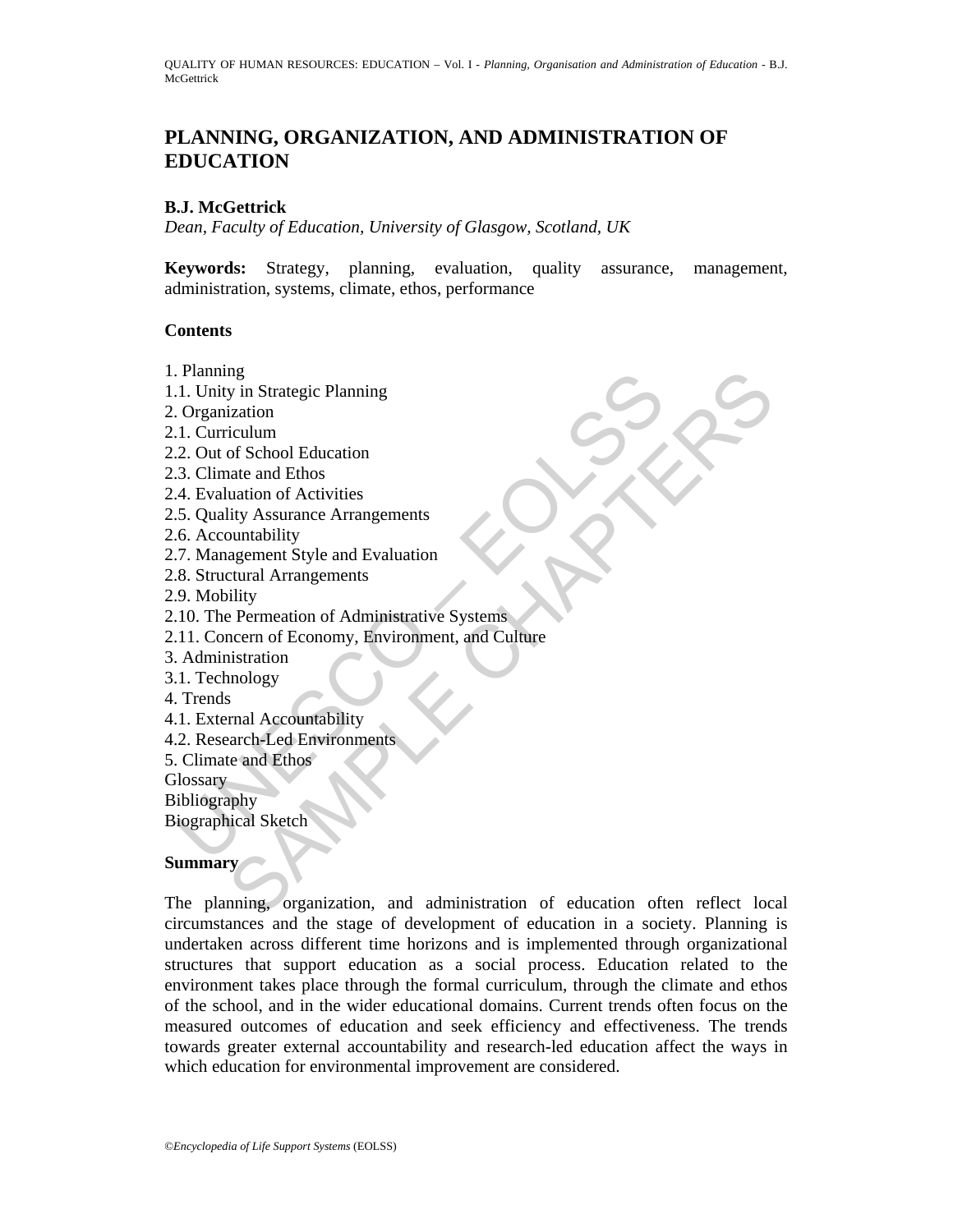The planning, organization, and administration of education are very much based on the purposes and the mission of the educational system of a country. The vision of education is not only determined by the traditions and philosophy of a country, but also by the economic and social conditions of that country. The variety of ways of planning and organizing education derive from those traditions and economics, social, and political circumstances of a country and are normally developed centrally and put into action locally. Education is not only orientated towards the individual and the formation and development of that individual, but also has a very important role to play in developing the social policy of a country. The planning and organization of education is related to those purposes.

## **1. Planning**

the purposes of planning of education vary considerably from count<br>nere are different purposes at different levels in each education sysommally based on a clear vision of the purpose of the educational ent<br>n understanding booses of planning of education vary considerably from country to country and<br>edifferent purposes at different levels in each education system. Planning<br>based on a clear vision of the purpose of the educational enterprise The purposes of planning of education vary considerably from country to country and there are different purposes at different levels in each education system. Planning is normally based on a clear vision of the purpose of the educational enterprise as well as an understanding of the future needs of a society and of the individuals who comprise that society. The ways planning takes place should be based on the effective use of the available resources, both "human resources" and financial resources. It is also a purpose of planning in education to bring about the harmonization of society with the kind of culture that has influenced and formed that society. The effective planning of education brings about this harmony in a number of ways but particularly by the appropriate "horizontal integration" of financial, human, political, environmental, and other social conditions of a country. The effective management of education must demonstrate an interrelatedness between international, national, and local policies and practices in the field of education. At the end of this chain influence, education is very much engaged in local practice and that practice has to pay attention to the local environment in which it must operate.

## **1.1. Unity in Strategic Planning**

For effective educational planning there needs to be a vision that incorporates a wide range of concerns. This may include a global vision encompassing the ethical, moral, and environmental leadership that affects citizens locally as well as globally. There also needs to be in place a set of strategies that effectively utilizes resources in the interests of the society and its communities. This includes aspects of policy making that is related to social conditions, the legal and judicial arrangements of a country, and the ways policies are put into practice. Practices and operational issues often relate to the distinctive cultural conditions of a country and to the traditions of that country. These traditions are often to be found in the activities that may be related to wider communities, to professional activities, and to the personal aspirations and values of the citizens of a particular country. Plans need to be developed with a purpose in mind, and should relate to the concern of the country for the environment, its use and its development. This will also take account of the economic and cultural development of the country.

Planning needs to take place in such ways as to lead to the effectiveness of learning and to give life to individuals, to the environment of which they are part, and to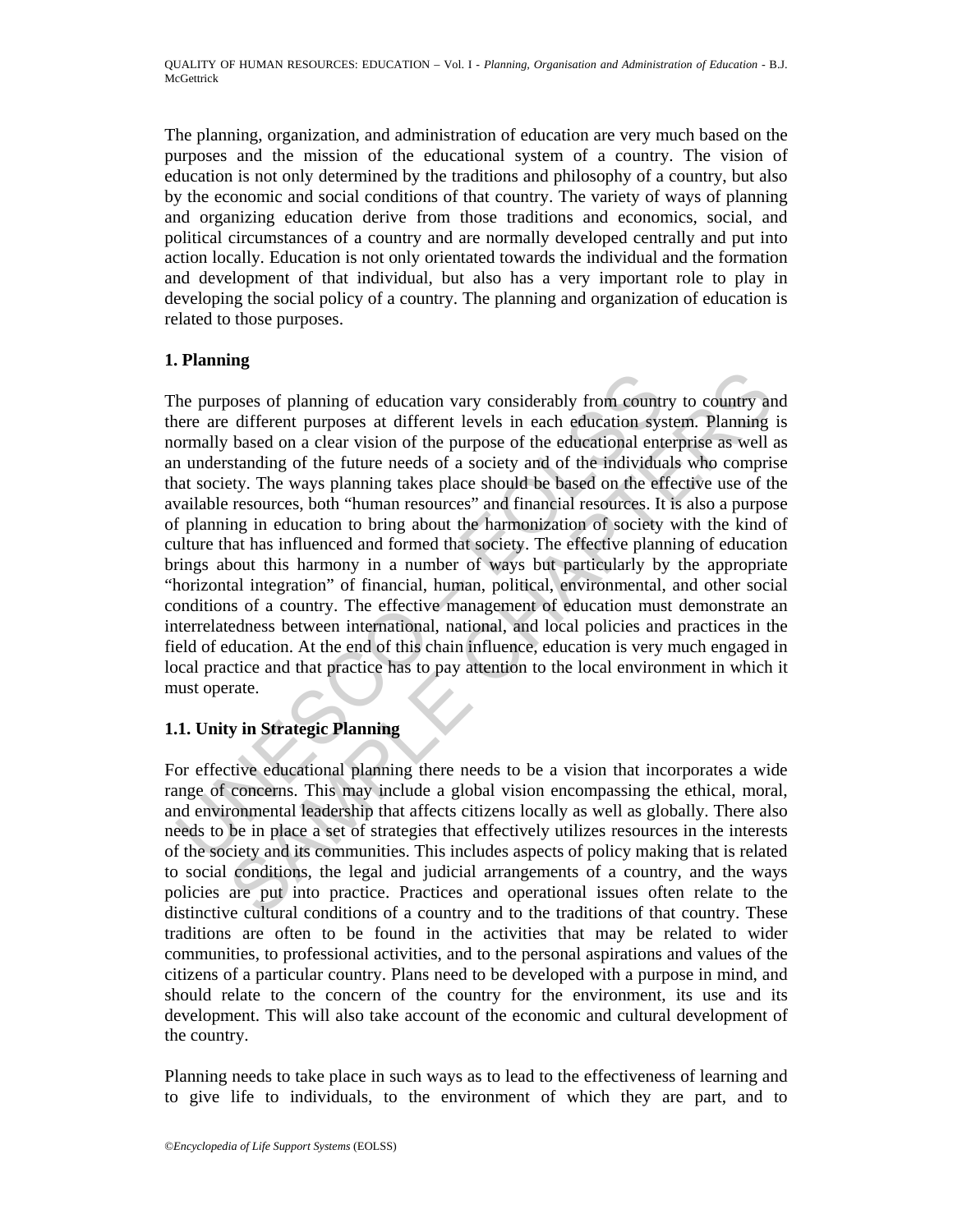communities they form. It is therefore important that one sees planning as a rational process of harmonizing and supporting all the work of a community in the interests of that entire community. The importance is often in the planning process itself, rather than in the production of a tangible plan. Of course, plans have an importance in that they are the vehicle for communicating the vision, the mission, and the ways of achieving that vision in a society. Communities therefore are increasingly inclined to engage in a degree of planning that communicates the vision and mission and that achieves change in a way that is more democratic.

Planning, of course, will take place with different timescales in mind. In the field of education it is important to engage in long-range planning in which there is a view of the educational contribution to society that is concerned with, say, a 25-year time horizon. While it is not possible to have a clear idea of what society might be like in 25 years, without some kind of notion of the nature of society in 25 years it does become difficult to know how planning should take place for the next five years, or for the one year.

orizon. While it is not possible to have a clear idea of what society m<br>ears, without some kind of notion of the nature of society in 25 year<br>fficult to know how planning should take place for the next five yea<br>ear.<br>Iore c While it is not possible to have a clear idea of what society might be like in 2<br>thout some kind of notion of the nature of society in 25 years it does becom<br>to know how planning should take place for the next five years, More commonly, plans in education are laid out for a period of around five years. This medium-term planning often allows a vision of the curriculum, the personnel, and the institutions to develop in a harmonized way over that relatively brief period of time. For major plans to come to fruition much longer timescales are needed. Institutions often operate on five-year time plans and these are a means of directing and supporting change in organizations or in systems more generally.

More immediate annual planning is often undertaken, not only by government, but by institutions, and by individuals within institutions. This is a very helpful approach to looking at planning processes and gives a degree of operational planning that is essential in the field of education.

It is important to distinguish between long-term, medium-term and short-term planning arrangements although it is also crucial for there to be a relationship between one and the other. In the field of environmental education this is particularly important since often immediate action is needed in order to achieve longer-term aims and objectives for a society and for education to be effective within that society.

## **2. Organization**

The organization of education in different countries varies considerably. There are certain areas of education that are organized in specific kinds of ways.

## **2.1. Curriculum**

Curriculum organization varies considerably from country to country but normally countries have some kind of national view about what ought to be learned by the citizens of that country. This will incorporate the importance of "core skills" or knowledge or values that the education system of a country support.

The curriculum is often organized in terms of disciplines or subjects and these normally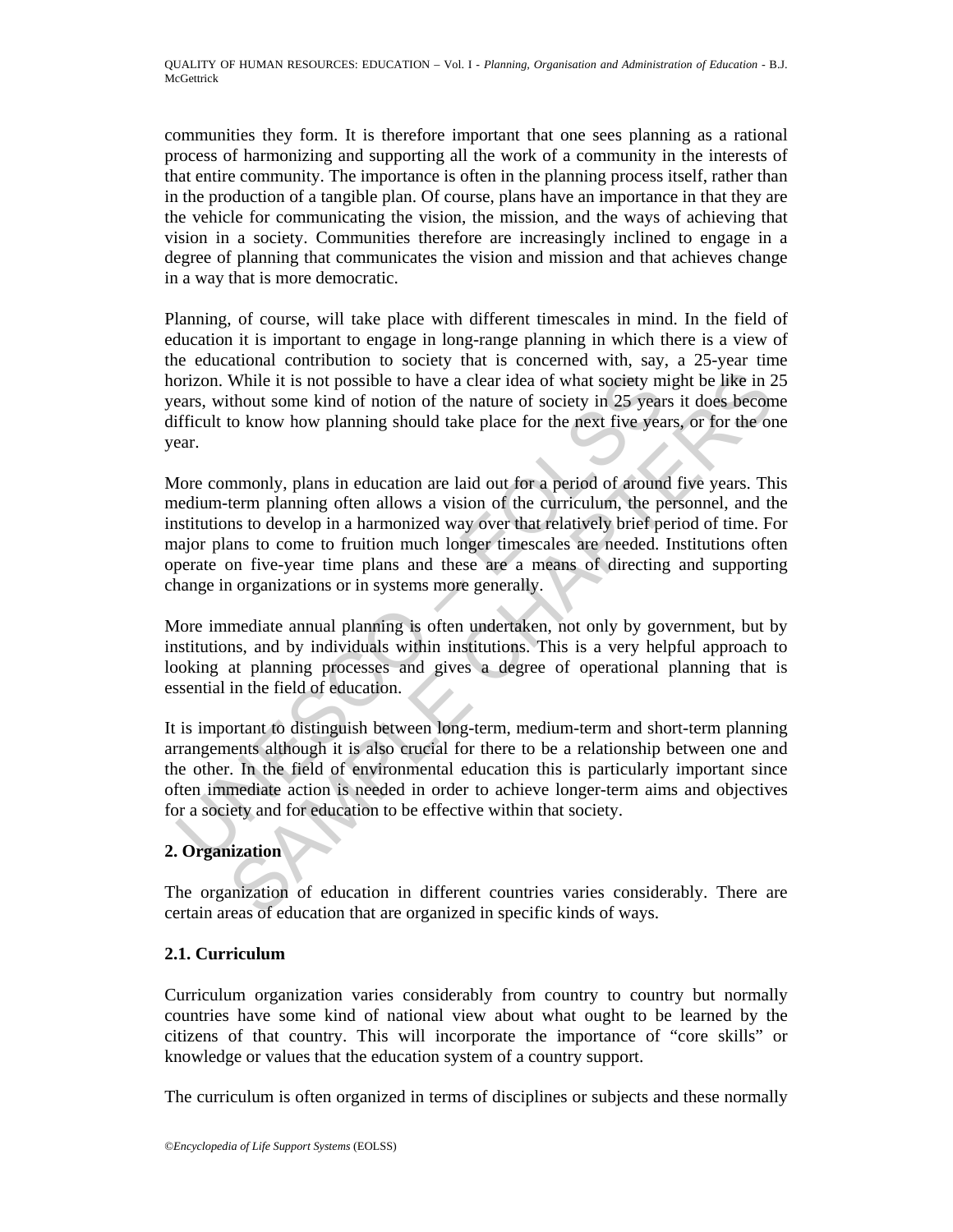include matters such as mathematics, language, environmental education, expressive arts, and religious education. The particular expression of these will vary considerably from country to country and in certain cases there is a more integrated approach to looking at how young people will learn. The curriculum differs in its expression at the different stages of education so that in the younger stages of education there is an emphasis on language and mathematics whereas in the later stages of formal education there is often a vocational kind of orientation to the organization of the curriculum.

The different ways of expressing the descriptions of the curriculum will be of some significance in different countries. In some countries this is a highly disciplined approach whereas in others there is a much more liberal and unstructured approach to looking at the curriculum. The difference between countries may be associated more with the economic well-being or status of the country, rather than with any deeper philosophical orientation. Of particular significance in recent years has been the place of personal and social education and "citizenship" within the curriculum. This concern for the education of citizens has been variously interpreted as including either a narrow description of political literacy or much wider description of all those core skills that make people more suited for life.

ith the economic well-being or status of the country, rather than<br>inlosophical orientation. Of particular significance in recent years ha<br>f personal and social education and "citizenship" within the curriculty<br>secription o The particular orientation towards expressing the curriculum and looking at how it is organized often then determines the way in which schools and other institutions are themselves organized. The pattern of organization in schools will vary depending on the age range of children in that school, and the way in which the teaching and learning processes are organized and supported by the school. The particular kind of organization will demonstrate the different climate and ethos of the particular school. There is a clear interaction between the organization of learning and teaching that takes place in a school and its organization. These interact with one another and are supportive of each other.

economic well-being or status of the country, rather than with any deep<br>hechalal orientation. Of particular significance in recent years has been the place<br>hal and social education and "citizenship" within the curriculum. Schools are organized in many different ways in different countries. It may be generally thought that schools are organized largely by age and stage. That is to say, all children of the same age are placed in the same class with children only of that general age. This may reflect the socializing function of schooling, and the ways in which schools form an important social function in society. Some school systems also pay attention to specialist schools, for example, for "gifted children"; those with special needs in their learning; those who seek a particular provision such as through a religious tradition; etc. In certain countries some or all of these kinds of schools are provided by the state, whereas in others these are considered to be outside this provision and are offered by independent agencies and organizations.

There are also schools that are considered to be "international schools." These include those who follow an international curriculum, perhaps leading to an international award such as the International Baccalaureate. Others such as the Steiner schools are part of international movements with a particular mission or vision.

The internal organization of schools also offers many different models of practice. Generally, primary or elementary schools have relatively simple forms of organization. This is normally designed by putting all children of the same age in a class together.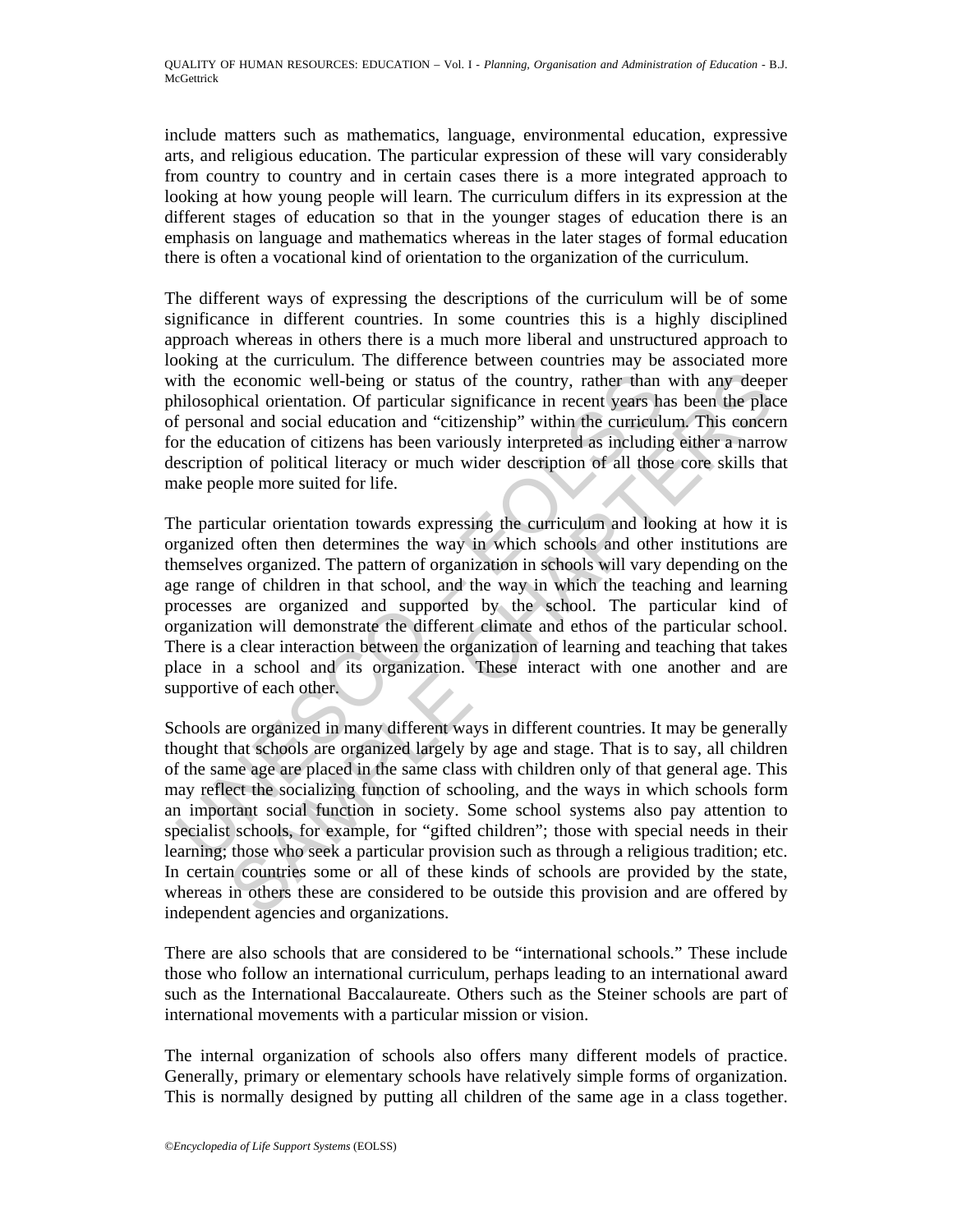The class sizes will vary from country to country, but usually they fall within the general limits of around 20 to 40 children per class. Though it is difficult to generalize, normally the more affluent the country the lower the class size, probably reflecting the ability of governments to pay for teachers, and indeed to have enough educated in the country.

In the area of environmental education or sustainable development, primary schools are normally organized in a way that incorporates this element of the curriculum within the normal day-to-day learning of the student. In some countries there are specialist staff who may be directly or indirectly involved with this area of study, and these may have academic backgrounds in the natural sciences or in the earth or life sciences.

econdary schools, or high schools, are normally much more c<br>equarization, and this reflects the growing specialization of the curriculum<br>eeds of students in these schools. Often they are organized by department<br>end in the ry schools, or high schools, are normally much more complex in the sion, and this reflects the growing specialization of the curriculum and the other attents that the curriculum specification of the school. In many countri Secondary schools, or high schools, are normally much more complex in their organization, and this reflects the growing specialization of the curriculum and the other needs of students in these schools. Often they are organized by departments that, up to a point, match the curriculum specification of the school. In many countries, in addition there are staff who are engaged in the specialist functions of guidance and counseling, health education, and other aspects of personal and social education. Towards the later stages of the secondary schools, there are definite areas of specialization and these articulate with provision in tertiary education, where there are opportunities for even greater specialization. At these levels class sizes may reduce to relatively small numbers (e.g. 6 to 20 students).

Normally in secondary schools there are specialist staff who are involved with environmental education or issues to do with the environment, and these usually have academic backgrounds in biology or ecology or other natural sciences, or in geography, or earth or life sciences. In many countries these are organized as a cluster of "faculty" in areas such as "the sciences," although it is normally possible to discern them as individual specialist subjects.

> TO ACCESS ALL THE **13 PAGES** OF THIS CHAPTER, Visit: http://www.eolss.net/Eolss-sampleAllChapter.aspx

#### **Bibliography**

- - -

Davies B. and West-Burnham J., ed. (1997). *Reengineering and Total Quality in Schools: How to Reform and Restructure Your School to Meet the Challenge of the Future*, 239 pp. London: Pitman. [This examines how schools are rethinking what they do in order to cope with the challenges of the twenty-first century.]

Eisner E. (1994). *Ethos and Education,* 12 pp. Edinburgh: Scottish Consultative Council on the Curriculum. [This discusses the creation of an ethos in schools that will allow education to do justice to the capabilities of students and the lives they have the opportunity to lead.]